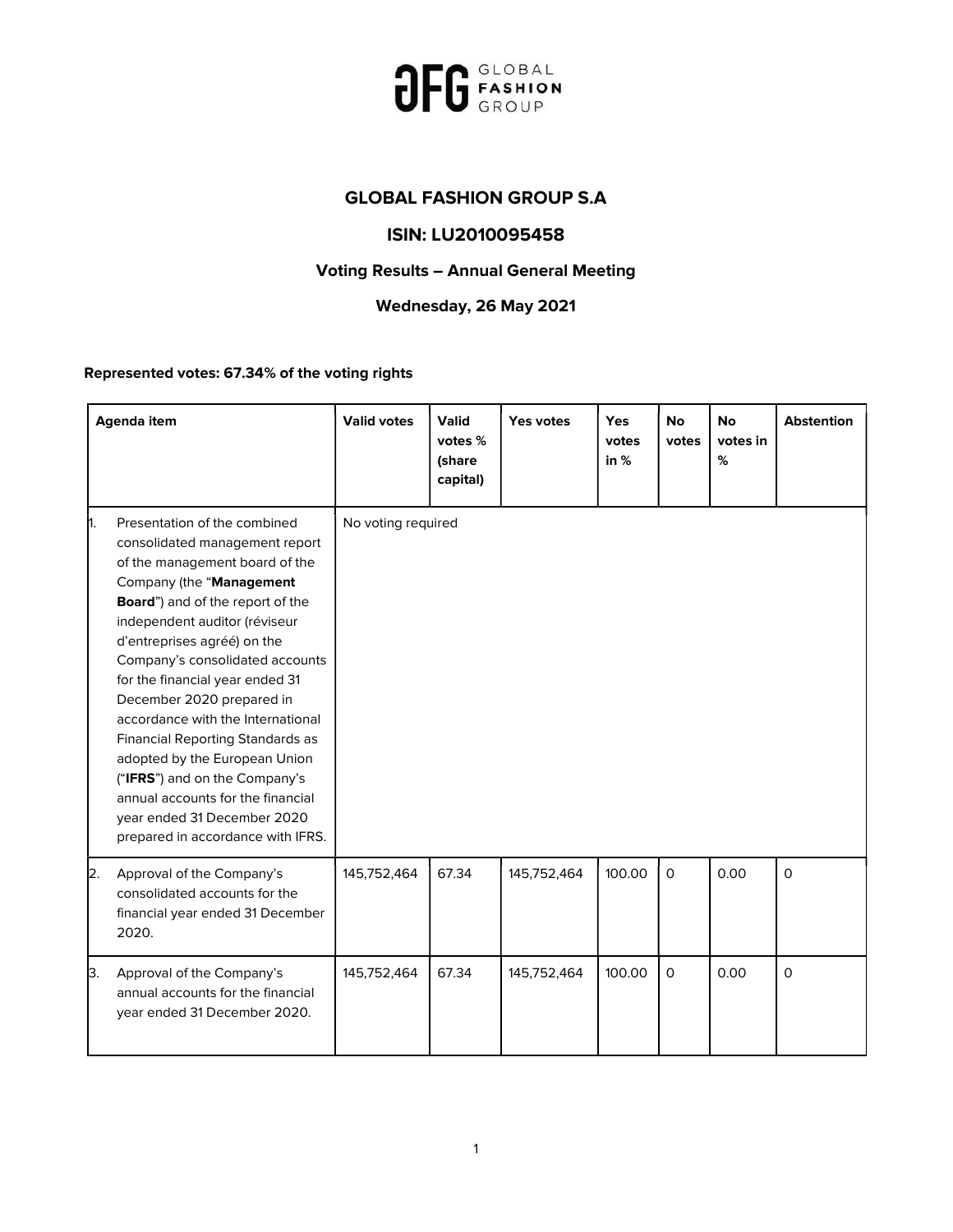

| <b>Agenda item</b> |                                                                                                                                                                                                                       | <b>Valid votes</b> | <b>Valid</b><br>votes %<br>(share<br>capital) | Yes votes   | Yes<br>votes<br>in $%$ | No<br>votes  | <b>No</b><br>votes in<br>% | <b>Abstention</b>   |
|--------------------|-----------------------------------------------------------------------------------------------------------------------------------------------------------------------------------------------------------------------|--------------------|-----------------------------------------------|-------------|------------------------|--------------|----------------------------|---------------------|
| 4.                 | Allocation of results for the<br>financial year ended 31 December<br>2020.                                                                                                                                            | 145,752,464        | 67.34                                         | 145,752,464 | 100.00                 | $\mathsf O$  | 0.00                       | $\mathsf{o}$        |
| 5.                 | Granting of discharge to<br>Christoph Barchewitz, member of<br>the Management Board, for the<br>exercise of his mandate during<br>the financial year ended 31<br>December 2020.                                       | 145,752,464        | 67.34                                         | 145,752,464 | 100.00                 | $\mathsf O$  | 0.00                       | $\mathsf{O}$        |
| 6.                 | Granting of discharge to Patrick<br>Schmidt, member of the<br>Management Board, for the<br>exercise of his mandate during<br>the financial year ended 31<br>December 2020.                                            | 145,752,464        | 67.34                                         | 145,752,464 | 100.00                 | $\mathsf O$  | 0.00                       | $\mathsf{O}\xspace$ |
| 17.                | Granting of discharge to Matthew<br>Price, member of the<br>Management Board, for the<br>exercise of his mandate during<br>the financial year ended 31<br>December 2020.                                              | 145,752,464        | 67.34                                         | 145,752,464 | 100.00                 | $\mathsf{O}$ | 0.00                       | $\mathsf{o}$        |
| 8.                 | Granting of discharge to Alexis<br>Babeau, member of the<br>supervisory board of the<br>Company (the "Supervisory<br>Board"), for the exercise of his<br>mandate during the financial year<br>ended 31 December 2020. | 145,752,464        | 67.34                                         | 145,752,464 | 100.00                 | $\mathsf O$  | 0.00                       | $\mathsf{o}$        |
| 9.                 | Granting of discharge to Georgi<br>Ganev, member of the<br>Supervisory Board, for the<br>exercise of his mandate during<br>the financial year ended 31<br>December 2020.                                              | 145,752,464        | 67.34                                         | 145,752,464 | 100.00                 | $\mathsf{O}$ | 0.00                       | 0                   |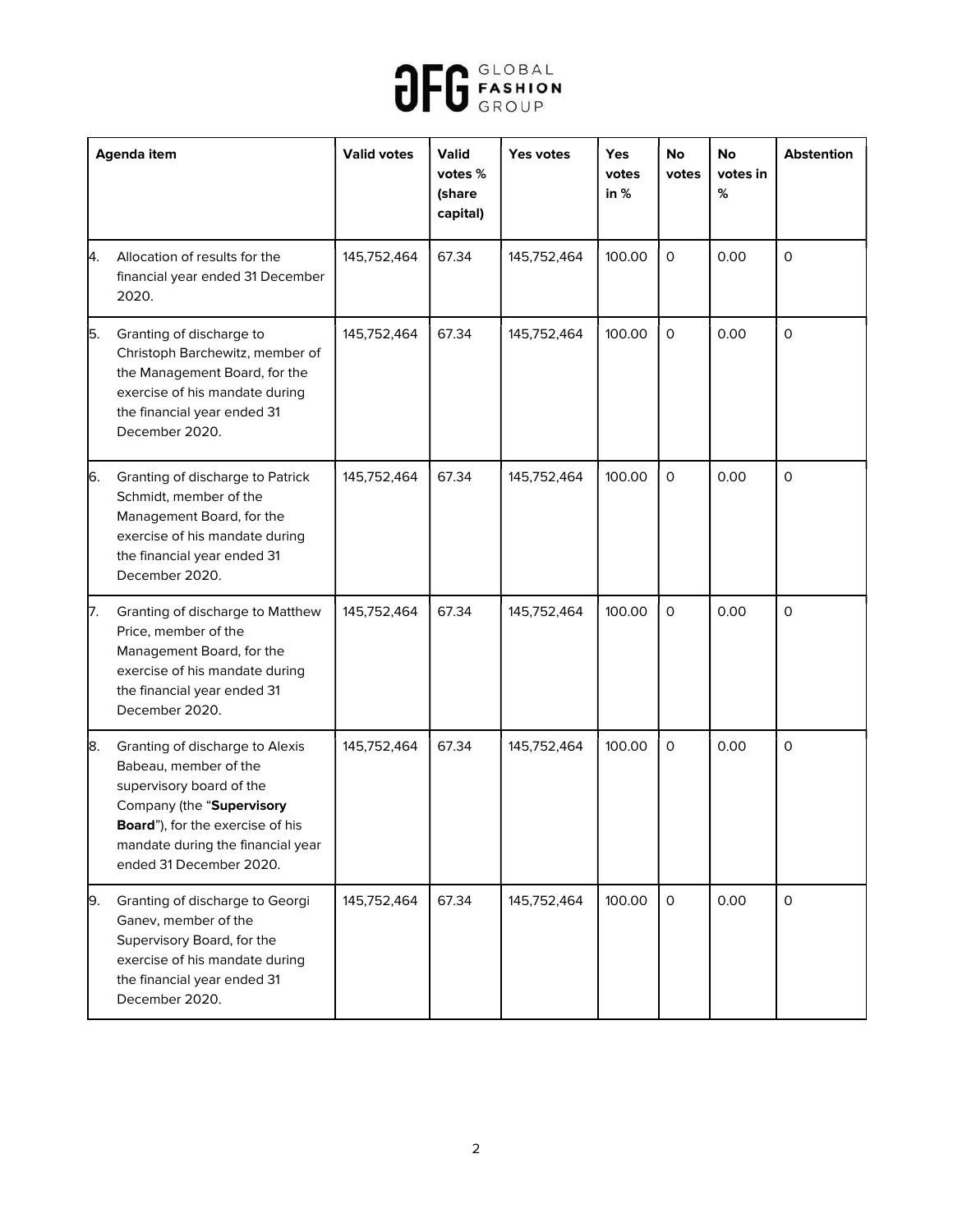

| Agenda item |                                                                                                                                                                                                                                                                                                                                                                              | <b>Valid votes</b> | <b>Valid</b><br>votes %<br>(share<br>capital) | Yes votes   | <b>Yes</b><br>votes<br>in $%$ | No<br>votes  | No<br>votes in<br>% | <b>Abstention</b> |
|-------------|------------------------------------------------------------------------------------------------------------------------------------------------------------------------------------------------------------------------------------------------------------------------------------------------------------------------------------------------------------------------------|--------------------|-----------------------------------------------|-------------|-------------------------------|--------------|---------------------|-------------------|
|             | 10. Granting of discharge to Cynthia<br>Gordon, member of the<br>Supervisory Board, for the<br>exercise of her mandate during<br>the financial year ended 31<br>December 2020.                                                                                                                                                                                               | 145,752,464        | 67.34                                         | 145,752,464 | 100.00                        | $\mathsf O$  | 0.00                | $\mathbf 0$       |
| 11.         | Granting of discharge to Victor<br>Herrero, member of the<br>Supervisory Board, for the<br>exercise of his mandate during<br>the financial year ended 31<br>December 2020.                                                                                                                                                                                                   | 145,752,464        | 67.34                                         | 145,752,464 | 100.00                        | $\mathsf{O}$ | 0.00                | $\mathsf{o}$      |
|             | 12. Granting of discharge to Carol<br>Shen, member of the Supervisory<br>Board, for the exercise of her<br>mandate during the financial year<br>ended 31 December 2020.                                                                                                                                                                                                      | 145,752,464        | 67.34                                         | 145,752,464 | 100.00                        | $\mathsf{O}$ | 0.00                | 0                 |
|             | 13. Granting of discharge to Laura<br>Weil, member of the Supervisory<br>Board, for the exercise of her<br>mandate during the financial year<br>ended 31 December 2020.                                                                                                                                                                                                      | 145,752,464        | 67.34                                         | 145,752,464 | 100.00                        | $\mathsf{O}$ | 0.00                | $\mathsf{O}$      |
|             | 14. Acknowledgment of the<br>resignation of Alexis Babeau as<br>member of the Supervisory Board<br>and decision to appoint Philipp<br>Povel as a member of the<br>Supervisory Board for a period<br>ending at the expiration of the<br>general meeting of shareholders<br>approving the annual accounts of<br>the Company for the financial year<br>ending 31 December 2021. | 145,752,464        | 67.34                                         | 145,752,464 | 100.00                        | $\mathsf{O}$ | 0.00                | 0                 |
|             | 15. Renewal of the appointment of<br>Ernst & Young as independent<br>auditor for the financial year 2021.                                                                                                                                                                                                                                                                    | 145,752,464        | 67.34                                         | 145,752,463 | 99.99                         | 1            | 0.01                | 0                 |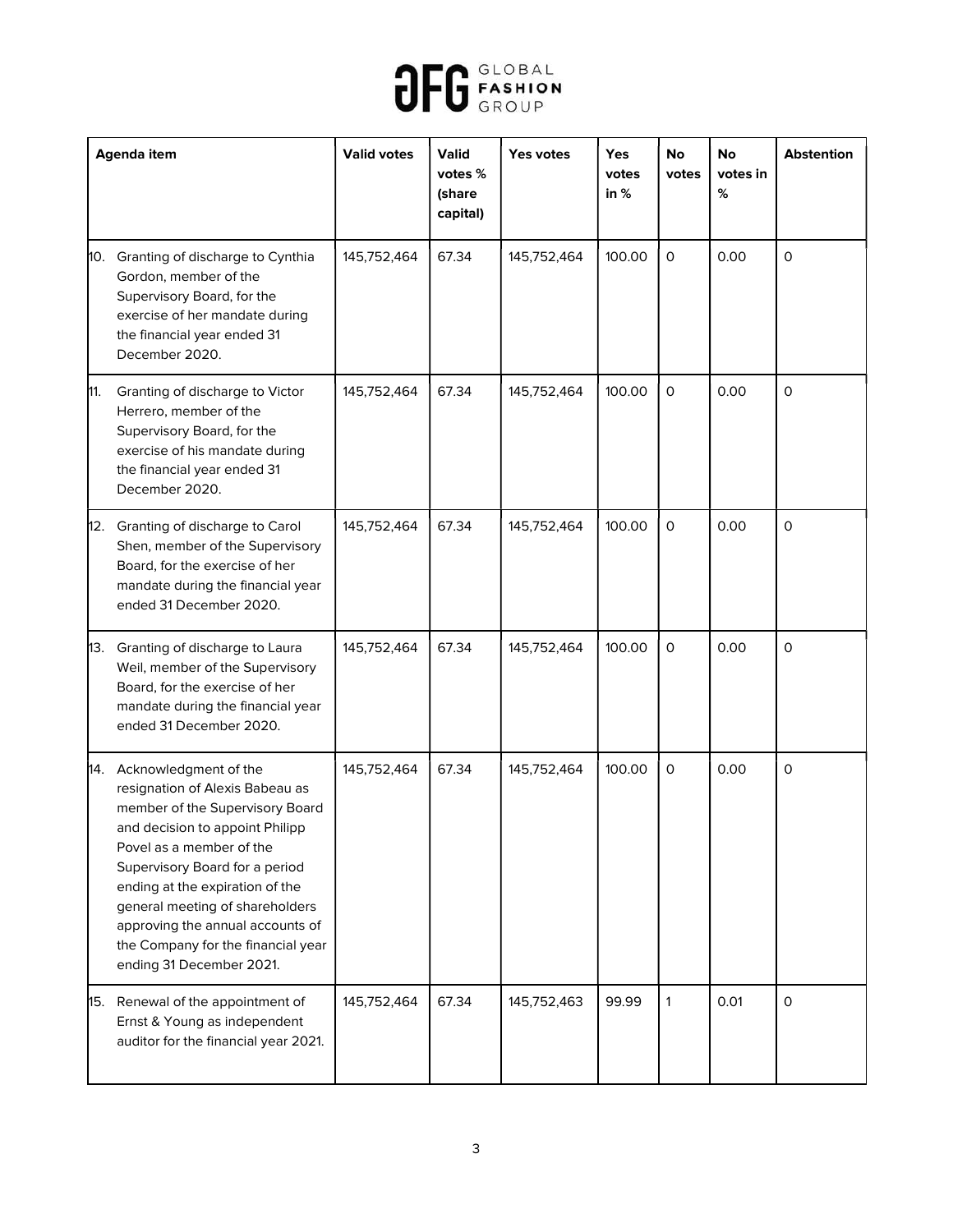

| Agenda item |                                                                                                                                                                                                                                                                                                                                                                                                                                                                                      | <b>Valid votes</b> | <b>Valid</b><br>votes %<br>(share<br>capital) | Yes votes   | <b>Yes</b><br>votes<br>in $%$ | No<br>votes  | <b>No</b><br>votes in<br>% | <b>Abstention</b> |
|-------------|--------------------------------------------------------------------------------------------------------------------------------------------------------------------------------------------------------------------------------------------------------------------------------------------------------------------------------------------------------------------------------------------------------------------------------------------------------------------------------------|--------------------|-----------------------------------------------|-------------|-------------------------------|--------------|----------------------------|-------------------|
|             | 16. Presentation of and advisory vote<br>on the remuneration report for the<br>year ending 31 December 2020<br>for the members of the<br>Management Board and the<br>Supervisory Board.                                                                                                                                                                                                                                                                                              | 135,562,939        | 62.63                                         | 135,562,938 | 99.99                         | $\mathbf{1}$ | 0.01                       | 10,189,525        |
| 17.         | Presentation of and advisory vote<br>on the revised remuneration<br>policy for the members of the<br>Management Board and the<br>Supervisory Board.                                                                                                                                                                                                                                                                                                                                  | 135,562,939        | 62.63                                         | 135,562,939 | 100.00                        | $\mathsf{O}$ | 0.00                       | 10,189,525        |
|             | 18. Approval and, to the extent<br>necessary, ratification of the<br>remuneration of the Supervisory<br>Board for the financial year<br>ending 31 December 2021.                                                                                                                                                                                                                                                                                                                     | 145,752,464        | 67.34                                         | 145,752,464 | 100.00                        | $\mathsf{O}$ | 0.00                       | $\mathsf{o}$      |
| 19.         | Authorisation for the Management<br>Board to repurchase up to 20% of<br>the total number of common<br>shares of the Company issued on<br>the date of the Annual General<br>Meeting within a period of five (5)<br>years as from the date of the<br>Annual General Meeting.                                                                                                                                                                                                           | 145,752,464        | 67.34                                         | 145,752,463 | 99.99                         | $\mathbf{1}$ | 0.01                       | $\mathsf{o}$      |
|             | 20. Presentation and<br>acknowledgement of the special<br>report of the Management Board<br>with respect to (i) the restatement<br>and renewal of the current<br>authorised capital and the<br>amendment of the Company's<br>authorised capital and (ii) waiving<br>the preferential subscription right<br>of existing shareholders where<br>expressly provided in the special<br>report, and amendment of articles<br>6.1 and 6.2 of the articles of<br>association of the Company. | 145,752,464        | 67.34                                         | 145,752,463 | 99.99                         | $\mathbf{1}$ | 0.01                       | 0                 |